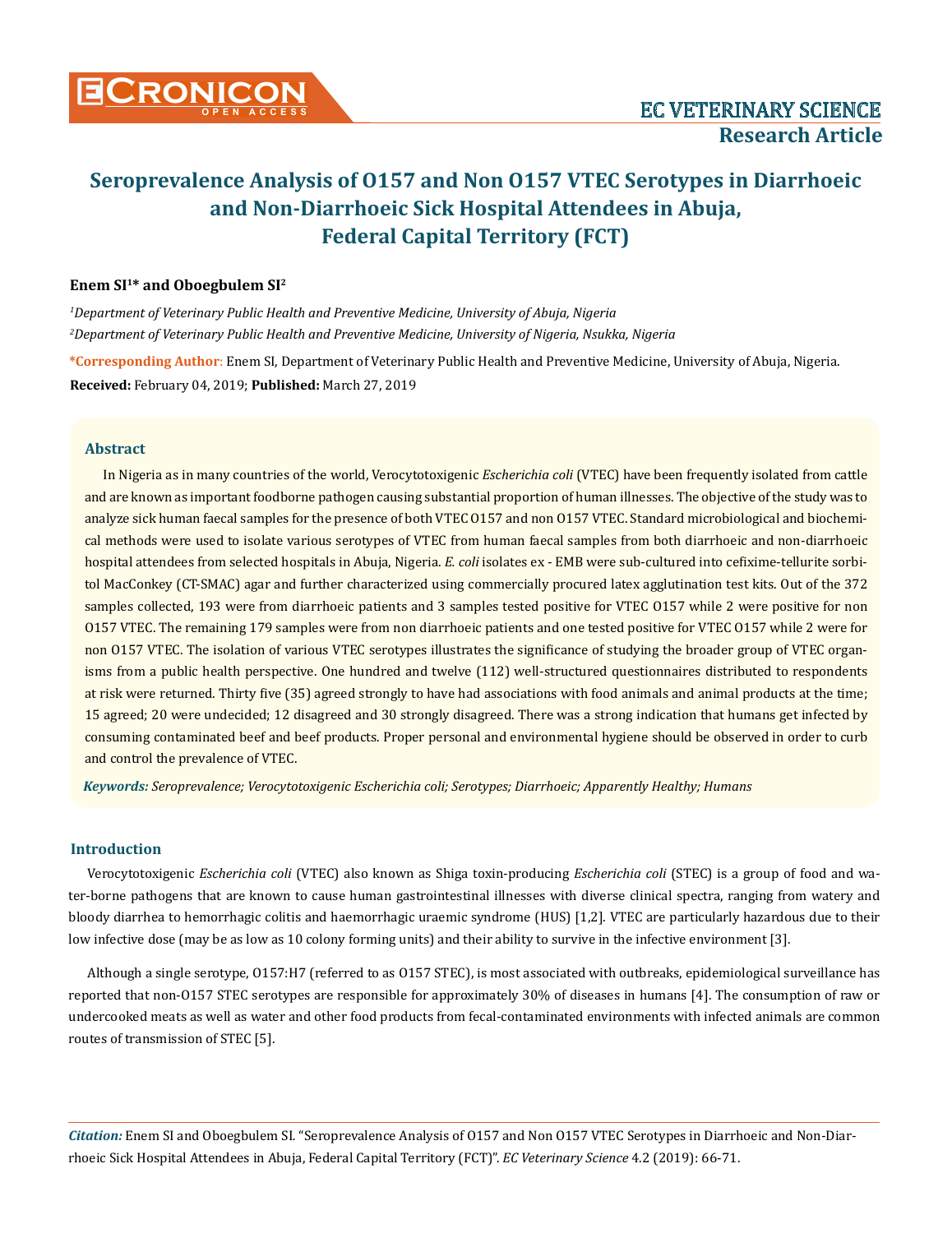67

The system of cattle production in Nigeria is somewhat free range. Cattle roam unrestricted in both urban and rural areas dropping their dung indiscriminately along as they move. Humans get exposed by matching or touching the dung thereby being at risk of VTEC infection. Ruminants (cattle, sheep and goat) that harbour the pathogen in their hindguts and shed them in feces [6] have been shown to be important reservoirs for non-O157 as well as O157 STEC. There is lack of awareness on the zoonotic implications of VTEC in Nigeria where food animals (cattle, sheep and goat) interact closely with their owners and handlers and pose a risk in the epidemiology of the infection, cattle remaining the major ruminant reservouir of VTEC [7].

Although there have been cases of VTEC infections in Nigeria, not enough research work has been conducted. In this study, an analysis of O157 and non O157 VTEC was carried out in both diarrhoeic and apparently healthy hospital attendees in Abuja, FCT to establish the seroprevalence of the infection.

## **Materials and Methods**

#### **Study area**

The study was carried out in Abuja, the Federal Capital Territory of Nigeria which has a landmass of approximately 7,315 km<sup>2</sup> (about 724,473.9 hectares), and is situated within the Savannah region with moderate climatic conditions. Lying between latitude 8.25 and 9.20 North of the equator and longitude 6.45 and 7.39 East of Greenwich Meridian [8], Abuja is geographically located in the center of the country.

#### **Study design**

The cross sectional epidemiological study method was used in this work. The sampling technique adopted was simple random sampling, used to select three (Abuja Municipal, Gwagwalada and Kuje) out of the six Area Councils. Simple random sampling was also used to collect samples from diarrhoeic and non-diarrhoeic individuals visiting the hospitals. The samples were analyzed microbiologically and biochemically at the University of Abuja Teaching Hospital (UATH) Gwagwalada between May, 2011 and April 2012. Ethical permit was sought and obtained from the Ethical Committee of the Teaching Hospital.

#### **Methodology**

A total of 372 feacal samples were collected and analyzed. One hundred and ninety three (193) were from diarrhoeic patients while 179 were from apparently healthy persons. The samples were collected using gloves and sterile plastic universal bottles and transported to the laboratory for analysis under aseptic conditions. Buffered peptone water (BPW) was prepared and supplemented with 8 mg/litre vancomycin,10 mg/litre cefsulodin and 0.05 mg/litre cefixime (BPW-VCC). The preparation served as enrichment media to suppress the growth of gram positive organisms. Then 0.5g of faecal sample was inoculated into 5 ml of the BPW-VCC and incubated at 37°C for 6 - 8 hours [9]. Samples were then cultured on eosin methylene blue (EMB) agar (Oxoid) and incubated at 37°C for 20 hours to observe the typical greenish sheen colouration characteristic of *E. coli* on EMB agar. Biochemical tests (indole, methyl red, vogesproskauer, citrate utilization, urease production and hydrogen sulphide production) were then carried out to confirm the isolates as *E. coli* [10,11].

Sub-culturing of *E. coli* isolates ex-EMB into plates of CT-SMAC was the next step. They were then incubated at 37°C for 24 hours [12]. Non-sorbitol fermenting isolates that appear as colourless or neutral gray with smokey centre (1 - 2 mm in diameter) were presumptive of *Escherichia coli* O157 while sorbitol fermenting that remained pinkish were presumptive of non O157 VTEC [13]. Both sorbitol fermenting and non-sorbitol fermenting isolates were stored at  $4 - 8$ °C in nutrient agar slants in bijou bottles for further characterization. The isolates were further characterized serologically using commercially procured latex agglutination test kits from Oxoid ltd, Hampshire, England according to the manufacturer's instructions. The non O157 were first tested with polyvalent serocheck test kits before using the specific seroscreen test kits.

#### **Result**

The isolates exhibited similar IMViC pattern of + + - - and showed negative to both urease and hydrogen sulphide production (Table 1).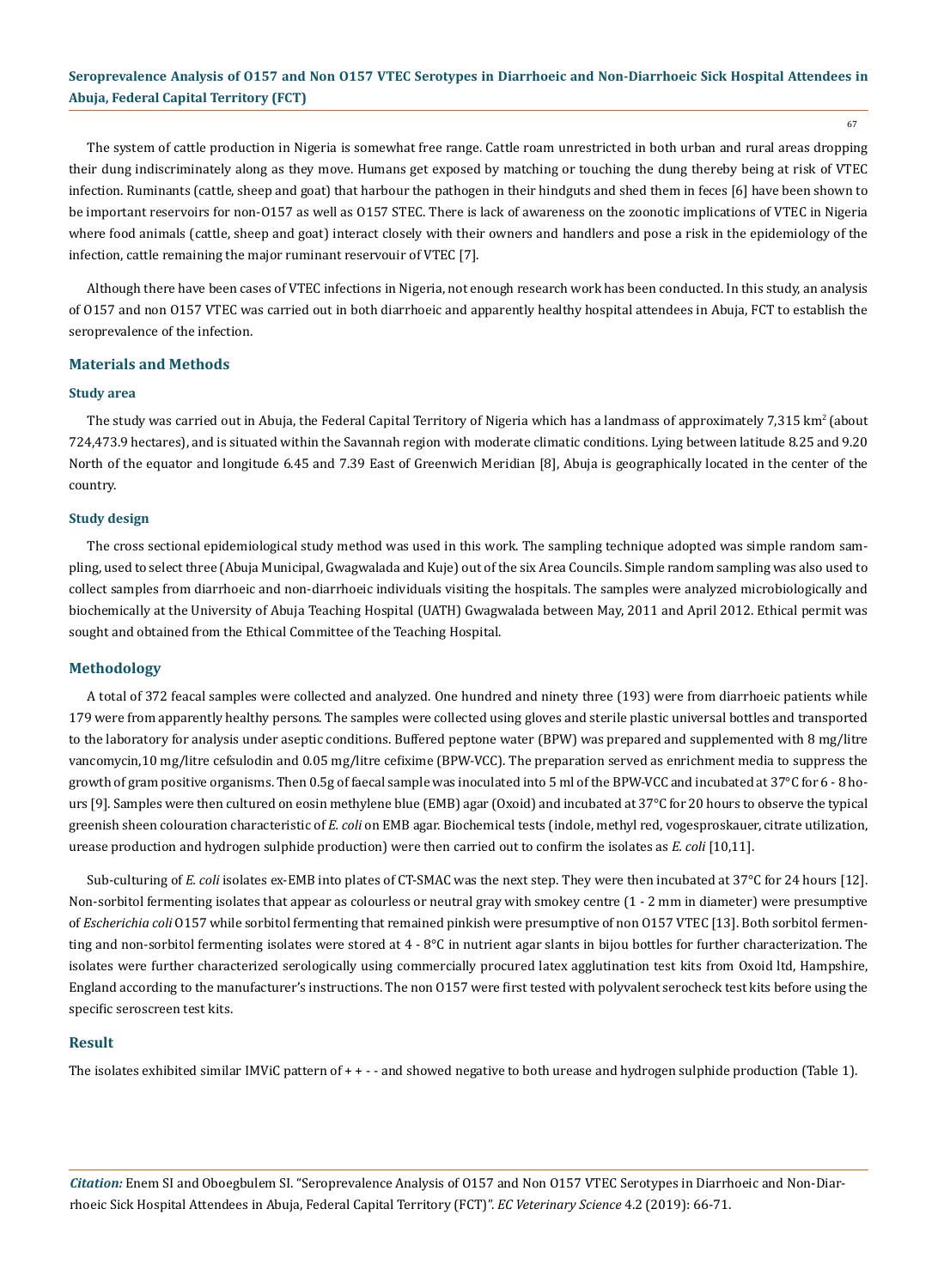| <b>Biochemical test</b> | <b>Reaction observed</b> |
|-------------------------|--------------------------|
| Indole test             |                          |
| Methyl Red $(M/R)$      |                          |
| Voges Proskauer         |                          |
| Citrate utilization     |                          |
| Urease Production       |                          |
| $H2S$ production        |                          |

*Table 1: Biochemical tests and reactions observed.*

The total number of both diarrhoeic and non diarrhoeic patients tested was 372 out of which 4 were positive for O157 and 5 positive for non O157 VTEC. Of the 372 samples, 193 were diarrhoeic patients and 3 tested positive for O157 and also 3 was for non O157. The remaining 179 were for non diarrhoeic and 1 tested positive for O157 while 2 tested positive for non O157 (Tables 1 and 2).

| <b>Patient</b>          | No tested | No positive | % positive |
|-------------------------|-----------|-------------|------------|
| Diarrhoeic Patients     | 193       |             | 1.55       |
| Non diarrhoeic Patients | 179       |             | 0.56       |
| Total                   | 372       |             | 1.08       |

*Table 2: Seroprevalence of O157 VTEC in diarrhoeic and non-diarrhoeic patients.*

The non O157 VTEC detected were 5 in both diarrhoeic and non diarrhoeic patients. The specific serotypes and the number detected (prevalence) were recorded (Table 3 and 4).

| <b>Patient</b>          | No tested | No positive | % positive |
|-------------------------|-----------|-------------|------------|
| Diarrhoeic Patients     | 193       |             | 1.55       |
| Non diarrhoeic Patients | 179       |             | 112        |
| Total                   | 372       |             | 1.34       |

*Table 3: Seroprevalence of non-O157 VTEC in diarrhoeic and non-diarrhoeic patients.*

| Serotype $n = 179$ | <b>No positive</b> | % positive |
|--------------------|--------------------|------------|
| 026                | 2                  | 1.12       |
| 0103               |                    | 0.56       |
| 0145               |                    | 0.56       |
| 091                |                    |            |
| 0111               |                    |            |
| Untyped            |                    | 0.56       |

*Table 4: Specific non-O157 VTEC serotypes isolated.*

Out of the total of 220 structured questionnaires distributed to human respondents, 112 were returned. Thirty five (35)agreed strongly to have had associations with food animals and animal products in recent time; 15 agreed; 20 were undecided; 12 disagreed and 30 strongly disagreed (Figure 1).

*Citation:* Enem SI and Oboegbulem SI*.* "Seroprevalence Analysis of O157 and Non O157 VTEC Serotypes in Diarrhoeic and Non-Diarrhoeic Sick Hospital Attendees in Abuja, Federal Capital Territory (FCT)". *EC Veterinary Science* 4.2 (2019): 66-71.

68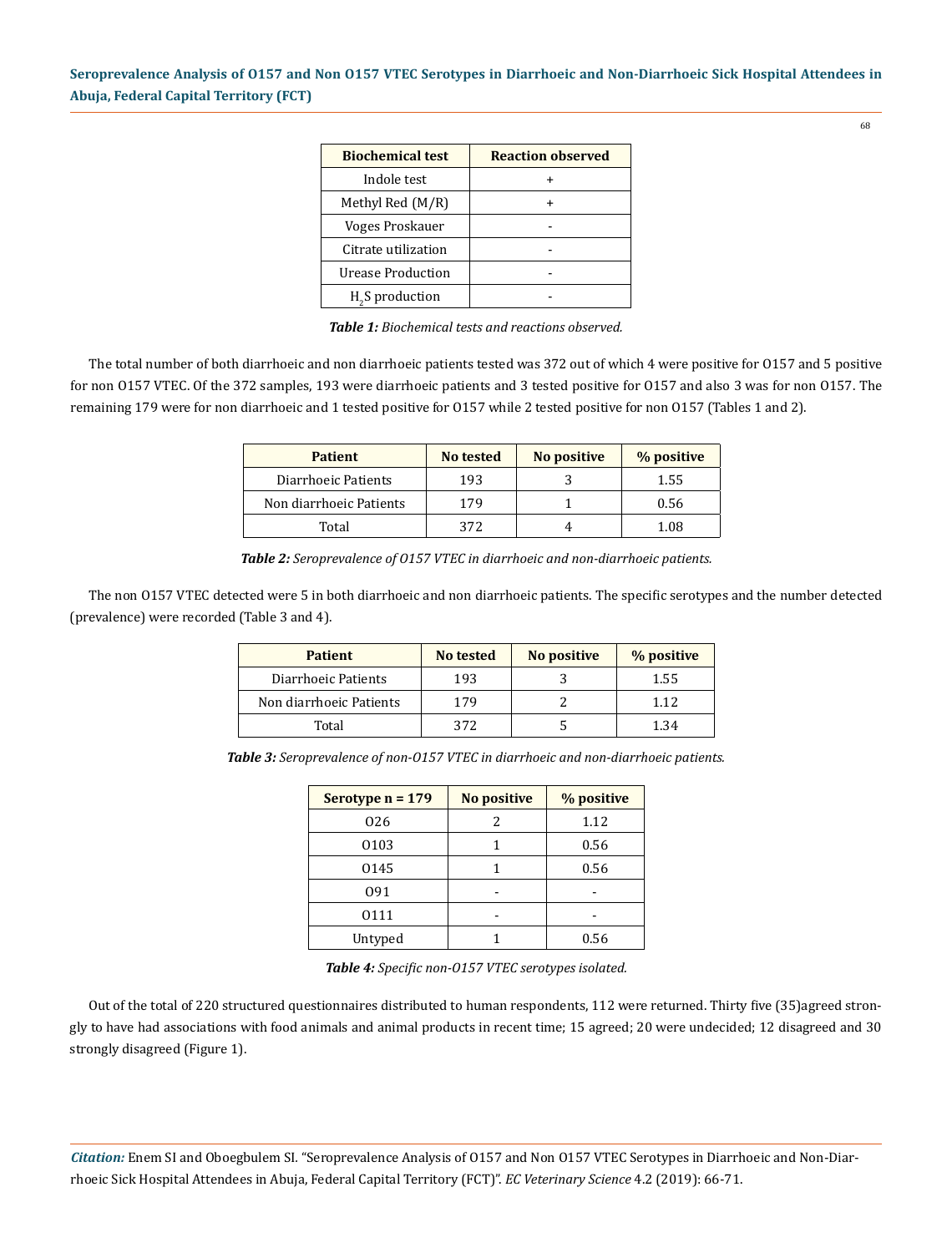69



*Figure 1: Response to the questionnaire. Key: SA: Strongly Agreed; A: Agreed; U: Undecided; DA: Disagreed; SD: Strongly Disagreed.*

## **Discussion**

Shiga toxin producing *Escherichia coli* O157 and non-O157 serogroups are known to cause serious diseases in human. Although in general, *E. coli* O157:H7 causes severe illness more frequently than non-O157 STEC, pathogenic non O157 STEC have been shown to cause the same range of symptoms as *E. coli* O157:H7, ranging from mild non-bloody diarrhea to more significant health outcomes, including HUS and death, especially in young, elderly or immune-compromised individuals [14,15].

The prevalence of O157 for both diarrhogenic and non diarrhogenic patients was 4 (1.08%) and that of non O157 was 5 (1.34%). The study established the presence of both VTEC among hospital patients in Abuja, Nigeria. According to [16], VTEC were isolated from stool samples of 126 (2.5%) of the 5054 patients investigated. *E. coli* OI57:H7 was detected in 24 patients (0.5%), whereas non-O157 VTEC were detected in 104 (2.1%).

In this study, 3 (1.55%) positive VTEC O157 were isolated from diarrhogenic patients while 1 (0.56%) were from non diarrhogenic patients. In the same vein, 3 (1.55%) positive Non-O157 VTEC were isolated from diarrhogenic patients while 2 (1.12%) were from non-diarrhogenic patients. The result indicated that Non O157 isolates were slightly higher than the O157 isolates [17] in their work in Minnesota stated that Non-O157 STEC isolates were recovered from stool specimens obtained from ill patients slightly more frequently than O157 when results from the sentinel sites were combined. This suggests that non-O157 serotypes account for a substantial proportion of STEC infections in Minnesota and is consistent with other studies in the United States on the relative incidence of O157 versus non-O157 [18,19].

The result of the study indicated that there were more positive cases amongst the diarrhoeic patients than the non diarrhoeic for both the O157 and non O157 VTEC. This signifies a relationship between faecal consistency and infection with both O157 and non O157 VTEC. Diarrhea is associated with VTEC infection. In a 1997 study of 30,000 diarrheal stool samples, *E. coli* O157:H7 was the fourth most prevalent bacterial enteric pathogen [20,21] were the first to address the prevalence (4.2%) of non-O157 STEC in diarrheal samples from the Great Plains region of the northern United States, where cattle and other animal reservoirs of STEC are abundant. In Abuja Nigeria, cattle and sheep roam indiscriminately in both urban and rural settings constituting a serious risk factor for VTEC infection to man. The result of the structured questionnaire showed that more people agreed to have had association with animals and animal products.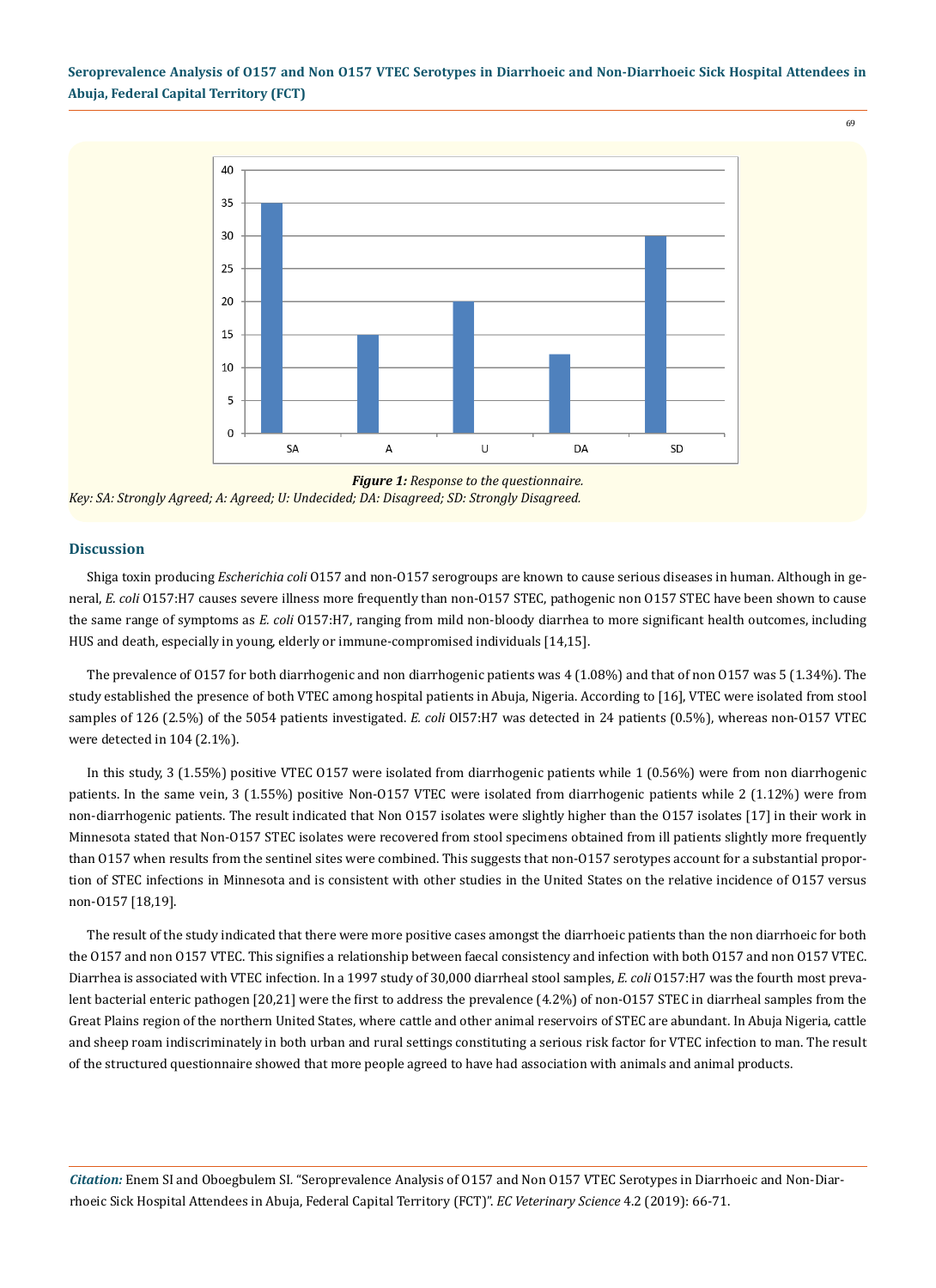70

The specific non O157 VTEC isolates tested in this study include O26, O103, O145, O111 and O91. These serogroups are among the 6 most common serogroups in the United States [3,14]. According to [22] report, a restricted range of serotypes (O157 followed by O26, O103, O91, O145 and O111) were associated with public health risks. The result of this study showed that 3 non O157 serogroups were isolated (O26 - 2; O103 - 1; O145 - 1). In a similar study, three serogroups (O26, O103, and O111) accounted for 67% of the non-O157 isolates of known serogroup [17]. One untyped serogroup was also isolated. It tested positive with the polyvalent serocheck agglutination test kits. Among patients with non-O157 STEC infections, serogroups O26, O45, O103, O111, O121, and O145 were the most common cause of hospitalizations [23].

## **Conclusion**

The findings in this work suggested that VTEC could be a significant cause of human illnesses in Abuja, Nigeria. The data also confirmed that human infections with non O157 VTEC were as common as those of O157 in Nigeria. Diarrhoeic patients were more associated with VTEC infection than the non diarrhoeic. The isolation of various VTEC serotypes illustrated the significance of studying the broader group of VTEC organisms from a public health perspective. There is a strong indication that humans get infected by consuming contaminated beef and beef products as more people agreed to have had association with animals and animal products.

Proper personal and environmental hygiene should be observed in order to curb and control the prevalence of VTEC.

## **Bibliography**

- 1. [Gyles CL. "Shiga toxin-producing Escherichia coli: an overview".](https://www.ncbi.nlm.nih.gov/pubmed/17085726) *Journal of Animal Science* 85.13 (2007): E45-E62.
- 2. [Karmali MA. "Host and pathogen determinants of verocytotoxin-producing Escherichia coli-associated hemolytic uremic syndrome".](https://www.ncbi.nlm.nih.gov/pubmed/19180132) *[Kidney International Supplements](https://www.ncbi.nlm.nih.gov/pubmed/19180132)* 112 (2009): S4-S7.
- 3. [Maule A. "Survival of Verototoxingenic Escherichia Coli 0157 in soil, water and on surfaces".](https://www.ncbi.nlm.nih.gov/pubmed/10880181) *Symposium Series for Society of Applied Microbiology* [29 \(2000\): 71S-78S.](https://www.ncbi.nlm.nih.gov/pubmed/10880181)
- 4. [Gill A and Gill CO. "Non-O157 verotoxigenic Escherichia coli and beef: a Canadian perspective".](https://www.ncbi.nlm.nih.gov/pmc/articles/PMC2896796/) *Canadian Journal of Veterinary Research* [74.3 \(2010\): 161-169.](https://www.ncbi.nlm.nih.gov/pmc/articles/PMC2896796/)
- 5. [Erickson MC and Doyle MP. "Food as a vehicle for transmission of Shiga toxin-producing Escherichia coli".](https://www.ncbi.nlm.nih.gov/pubmed/17969631) *Journal of Food Protection*  [70.10 \(2007\): 2426-2449.](https://www.ncbi.nlm.nih.gov/pubmed/17969631)
- 6. Shridhar PB., *et al*[. "Multiplex quantitative PCR assays for the detection and quantification of the six major non-O157 Escherichia coli](https://www.ncbi.nlm.nih.gov/pubmed/26735031) serogroups in cattle feces". *[Journal of Food Protection](https://www.ncbi.nlm.nih.gov/pubmed/26735031)* 79.1 (2016): 66-74.
- 7. [Centers for Disease Control and Prevention \[CDC\]. "Division of Foodborne, Bacterial and Mycotic Diseases \[DFBMD\]". Escherichia coli.](http://www.cdc.gov/nczved/dfbmd/disease_listing/stec_gi.html) [CDC DFBMD \(2008\).](http://www.cdc.gov/nczved/dfbmd/disease_listing/stec_gi.html)
- 8. Dawan P A. "Geography of Abuja Federal Capital Territory, Famous and Ansala, Minna" (2000).
- 9. Pritchard GC., *et al*[. "Wild rabbits: A novel vector for vero cytotoxigenic Escherichia coli O157".](https://www.researchgate.net/publication/11303731_Wild_rabbits--a_novel_vector_for_Vero_cytotoxigenic_Escherichia_coli_VTEC_O157) *Communicable Disease and Public Health/PHLS* [5.1 \(2001\): 74-75.](https://www.researchgate.net/publication/11303731_Wild_rabbits--a_novel_vector_for_Vero_cytotoxigenic_Escherichia_coli_VTEC_O157)
- 10. Cheesebrough M. ""District Laboratory Practice in Tropical Countries Part 2". Cambridge University Press, United Kingdom (2000).
- 11. Ochei J and A Kolhatkar. "Medical Laboratory Science. Theory and Practice. Tata Mcgraw-Hill Publishing Company Limited: New Delhi. 2nd Edition (2000): 331-349.
- 12. [March SB and Ratnam S. "Sorbitol-MacConkey medium for detection of Escherichia coli O157: H7 associated with hemorrhagic coli](https://www.ncbi.nlm.nih.gov/pmc/articles/PMC268739/)tis". *[Journal of Clinical Microbiology](https://www.ncbi.nlm.nih.gov/pmc/articles/PMC268739/)* 23.5 (1986): 869-872.
- 13. Zadik P M., *et al*[. "Use of tellurite for the selection of verocytotoxigenic Escherichia coli O157".](https://www.ncbi.nlm.nih.gov/pubmed/8345511) *Journal of Medical Microbiology* 39.2 [\(1993\): 155-158.](https://www.ncbi.nlm.nih.gov/pubmed/8345511)